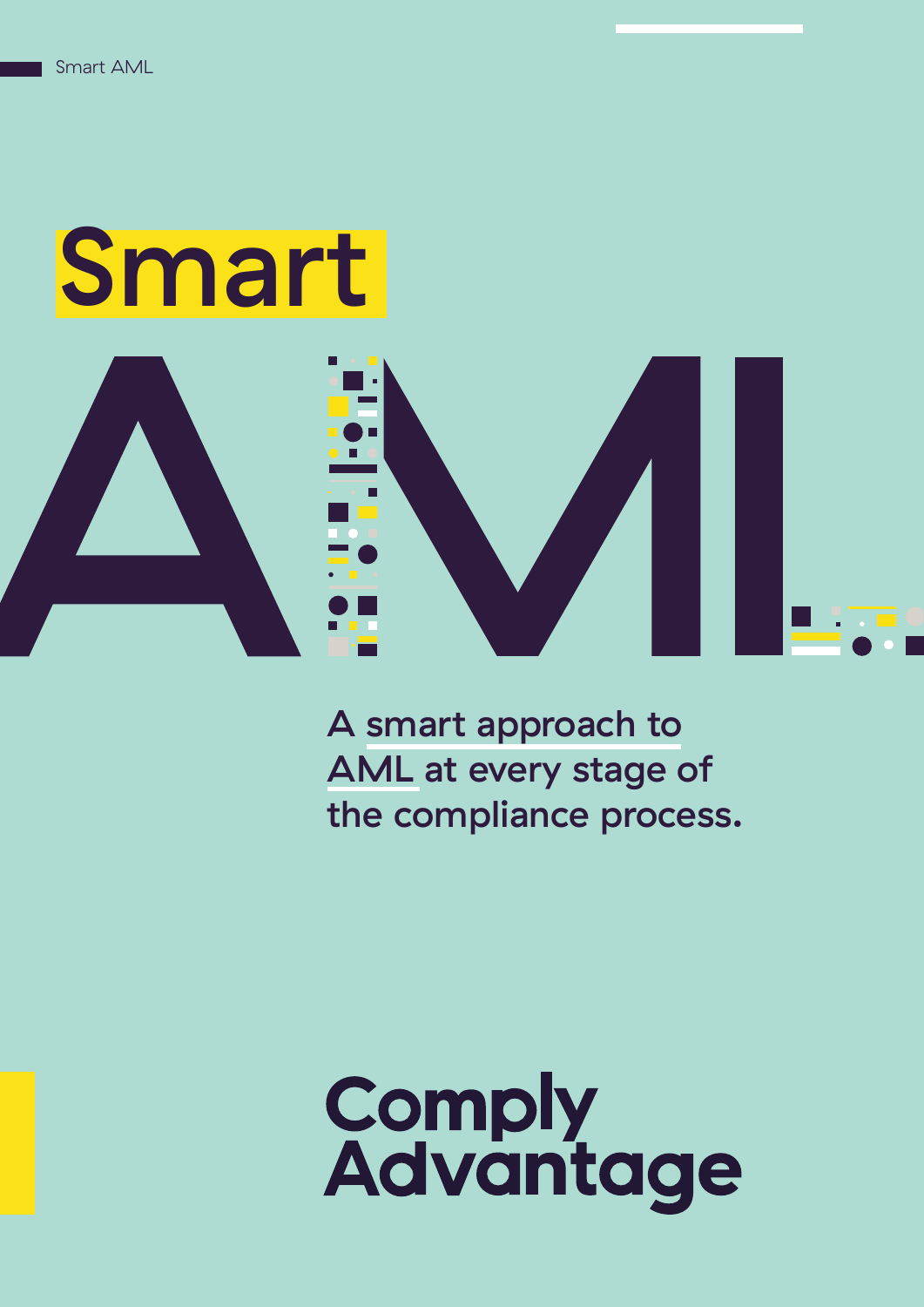# for old problems New tools

- Implementation issues and false positives often plague AML systems - resulting in wasted resources and demotivated compliance teams.
- These problems require compliance solutions which satisfy regulatory responsibilities without generating unmanageable workloads, preventing employees from spotting illicit behaviour, or worse, creating 'false-negatives'. In other words, financial institutions need a smarter approach to AML.
- "Smart AML" means building an effective, data-centric compliance process, based on the latest technology and configured to your risk-based approach - using tools which work for your business, your clients, and the regulators.

#### Applying technology to AML problems

allows you to:



Balance customer experience with regulatory requirements



- Optimize resources across AML teams
- 

Deliver AML/CFT compliance which meaningfully impacts financial crime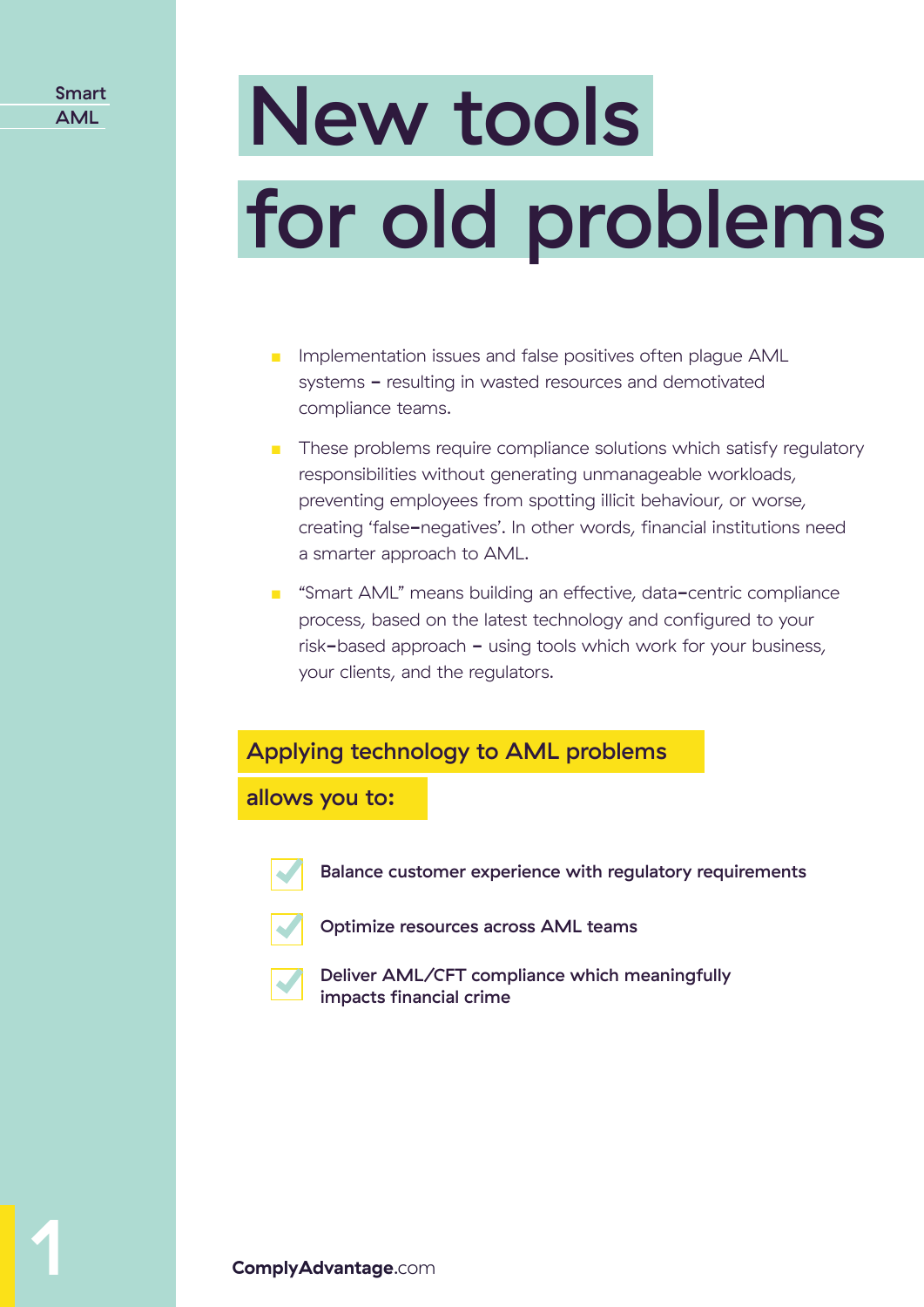### A smart approach to AML at every stage of the compliance process…

## Onboarding - 1

#### first impressions count

■ The onboarding experience is crucial. Unnecessary delays and the customer could walk away before ever benefiting from your services. Being smart about implementing a risk based approach powered by technology can help remove the friction, making your onboarding experience as smooth as possible.

#### What are some levers you can use at onboarding?

- Be smart about screening. A US firm transacting only in dollars and euros doesn't need to create more noise by screening names against the Australian sanctions list.
- Smart screening is also an option if you need to screen against multiple lists. Use your AML tools to set up risk segments for different customer groups or products. Be more specific to reduce unnecessary alerts.
- Even the smartest screening process can produce multiple alerts. Minimize noise, and get a clearer picture of an entity's risk, by selecting a data provider which can consolidate data into a single profile.
- A risk based approach to PEPs and Adverse Media screening is another opportunity to reduce false positives. If you're conducting international transfers, think about screening against national level PEPs while leaving out those elected to local councils.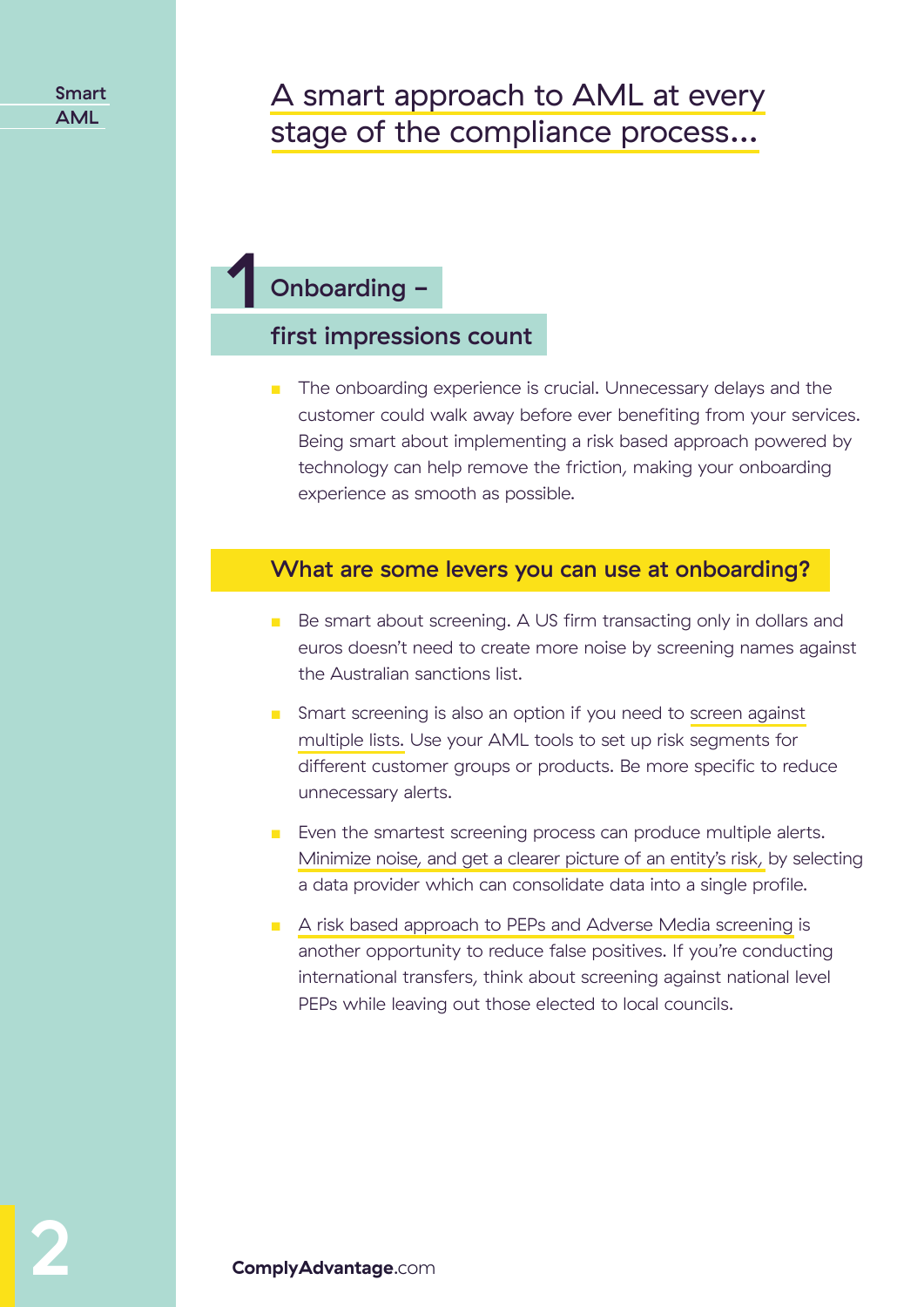Once you decide what to screen against, understanding why alerts are generated is key to tuning your AML solution to your unique requirements. Establish the capability of your algorithm to screen for:

#### Equivalent names, including:

- Transcription variations (Husain, Hussein)
- Homophones (Jaqueline, Jacklyn)
- Phonetic matching (Irbah, Ibra)
- Hypocorisms (James/Jimmy/Jim)
- Common abbreviations (limited, ltd)



Screening equivalent names can help to avoid missing true positives as a result of geographic or cultural differences. For maximum effect,tune your search to the regional norms in which you operate.

#### Fuzzy logic

■ Allowing for characters to be inserted, omitted or replaced (Yelstin, Yelstn, Yelspin)



Beyond spelling errors, fuzzy logic is particularly useful for screening names which have been transliterated from non-Latin script. Consider building in a higher threshold of fuzziness, or narrower search parameters, depending on your requirements.

#### Using APIs to automate AML compliance

Choose a screening vendor with a multi-directional RESTful API in order to carry out checks in near realtime  $-$  and get payments where they need to be quickly and compliantly.

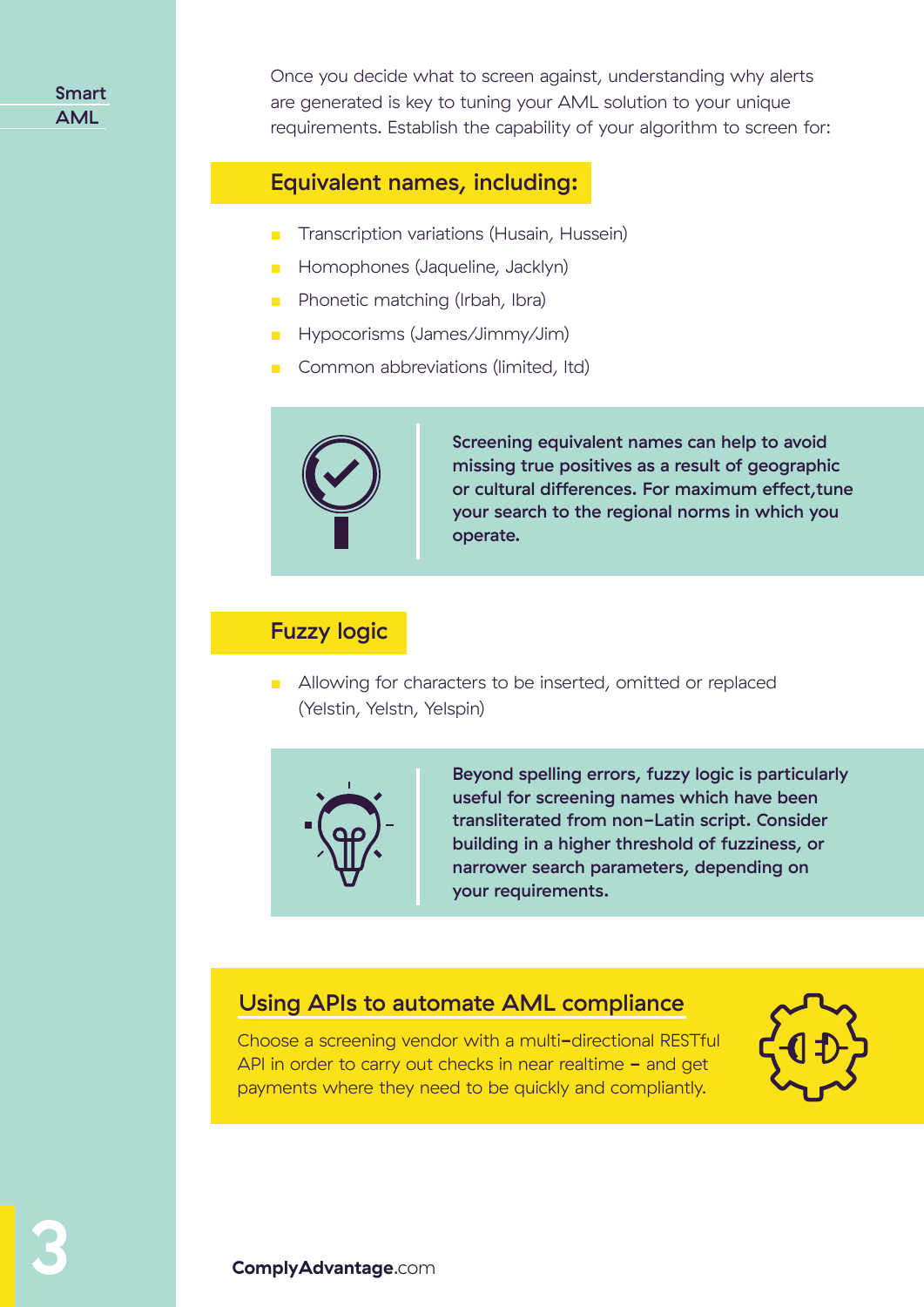#### Is the data you are using giving

you the right results?

#### 4 factors to consider when selecting an AML data provider:

#### **Breadth**

Does your data provider cover all the source lists and types of risks that will be required by your regulators and business risk appetite? Do they have extensive adverse media coverage in all major languages across the world?

#### **Depth**

How detailed is the data on each entity? Do profiles have secondary identifiers such a date of birth or nationalities? Does your data provider go even further and provide photos which could help you easily discount an alert?

#### **Timeliness of updates**

How often does your data provider update their data on each entity? Would they catch a PEP leaving office? Would they be able to include OFAC sanction update on the same day that it's issued?

#### Consolidated profiles

Are profile consolidated or are you having to remediate the same alert, across multiple profiles for the same entity? Data profiles that are clean and consolidated with links that are unbroken will drastically cut the time required to remediate them.

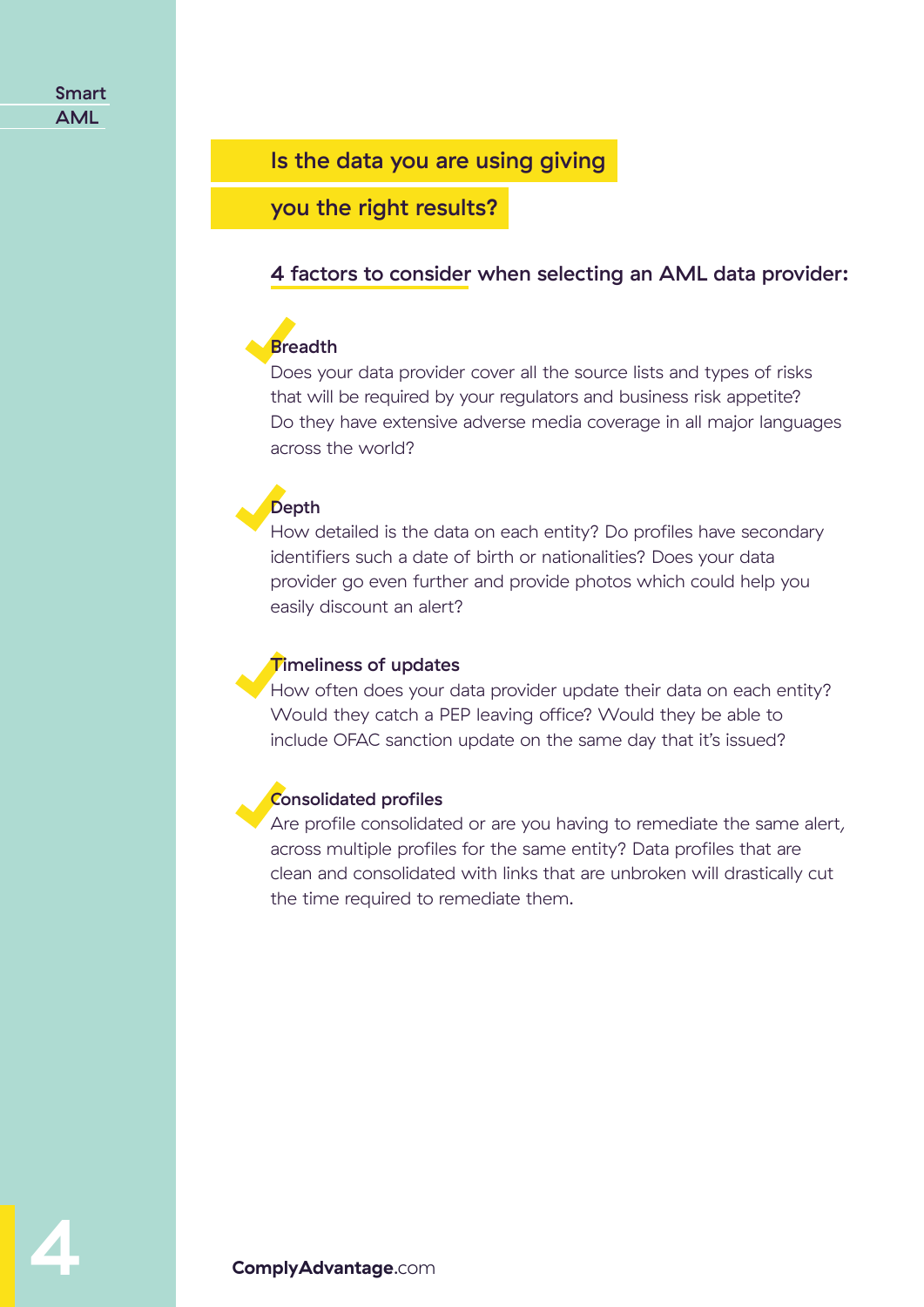## Payment screening & 2

#### transaction monitoring

#### Minimizing risk throughout the client lifecycle

Firms can streamline the onboarding experience for new customers through progressive onboarding - that is, performing basic checks for new customers, and additional checks when those clients engage in certain activities, including:

- When a customer makes their first payment
- When transactional activity crosses a certain threshold
- When a customer deviates from expected behavior, e.g. they send money to a new country

| ٠ |  |  |
|---|--|--|
|   |  |  |
|   |  |  |
|   |  |  |
|   |  |  |

Plugging adverse media checks into your solution at this point is a way to render greater contextual information and establish whetheralerts are false or true positives.

#### Transaction monitoring - making rules work

■ Payment firms typically bulk-upload their monthly transaction data, and process AML alerts retrospectively  $-$  a practice which means dealing with high volumes of data in one go. Closer analysis may reveal that certain rules, not properly calibrated, are generating more alerts than others and by extension, unnecessary false positives.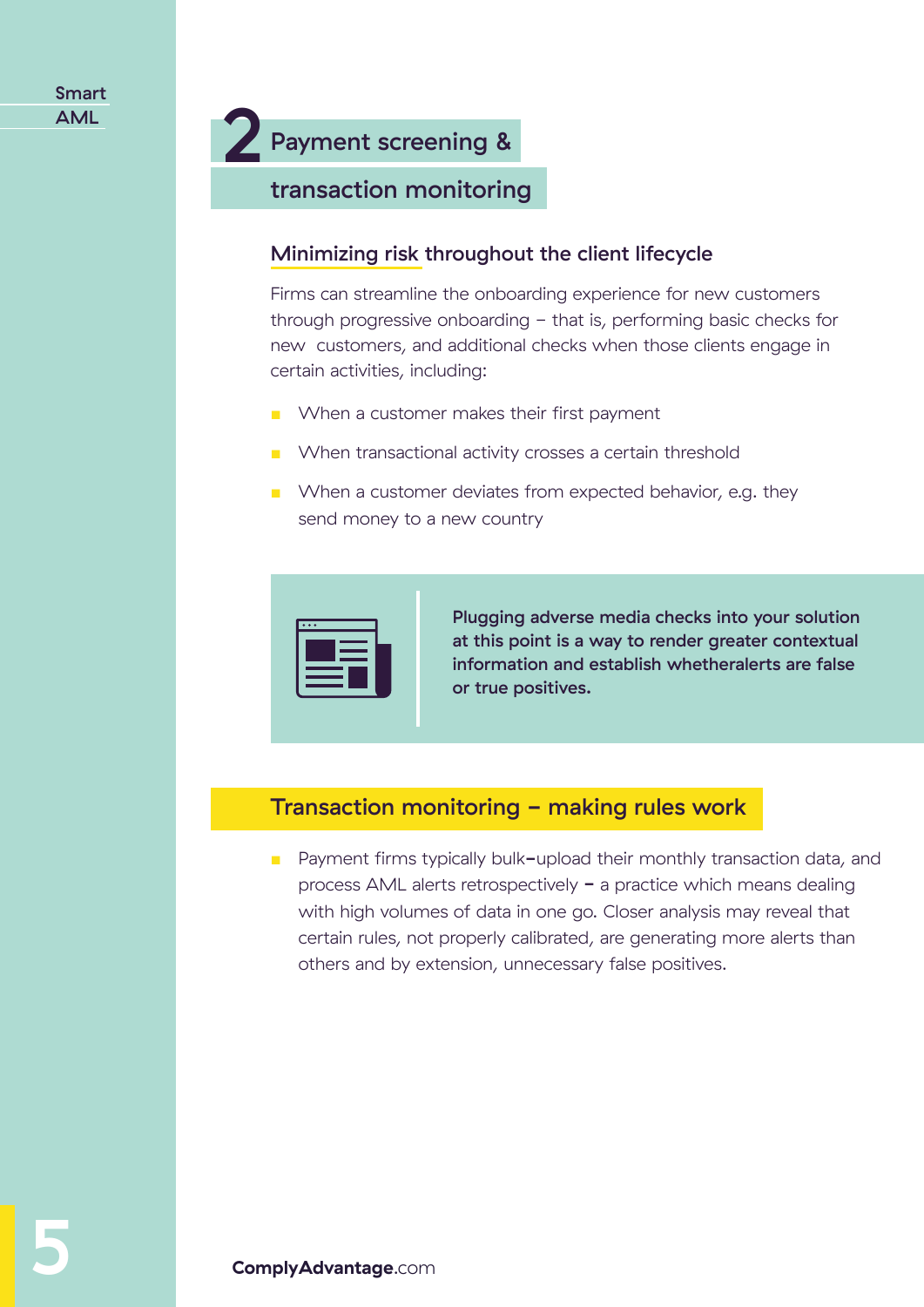#### Smart AML

#### Avoid unnecessary false positives by:



- Monitoring transactions in smaller batches.
- Regularly auditing your rules to make sure they are producing the expected level of alerts.
- Making sure the data that you input is properly formatted for your transaction monitoring tool.
- Finding a vendor who will work with you to ensure you understand how your tool works and how to get the most out of your rules.

## **Ongoing Monitoring**

#### Making sure your risk exposure hasn't changed

Ongoing monitoring is a way to continuously screen customer names in the background of normal compliance checks - allowing you to generate AML alerts proactively when a client's risk exposure changes, instead of waiting to find out during a periodic KYC refresh, or worse, when a regulator raises the alarm.

#### What should you proactively screen your

#### client base against?

- Additions to sanctions lists The faster you're alerted to changes on a sanctions list, the faster you can move to stop payments.
- Changes to PEP status When a long-term client wins a local election (you'll need to know their PEP status quickly).
- Breaking adverse media has one of your clients just been reported for committing insurance fraud?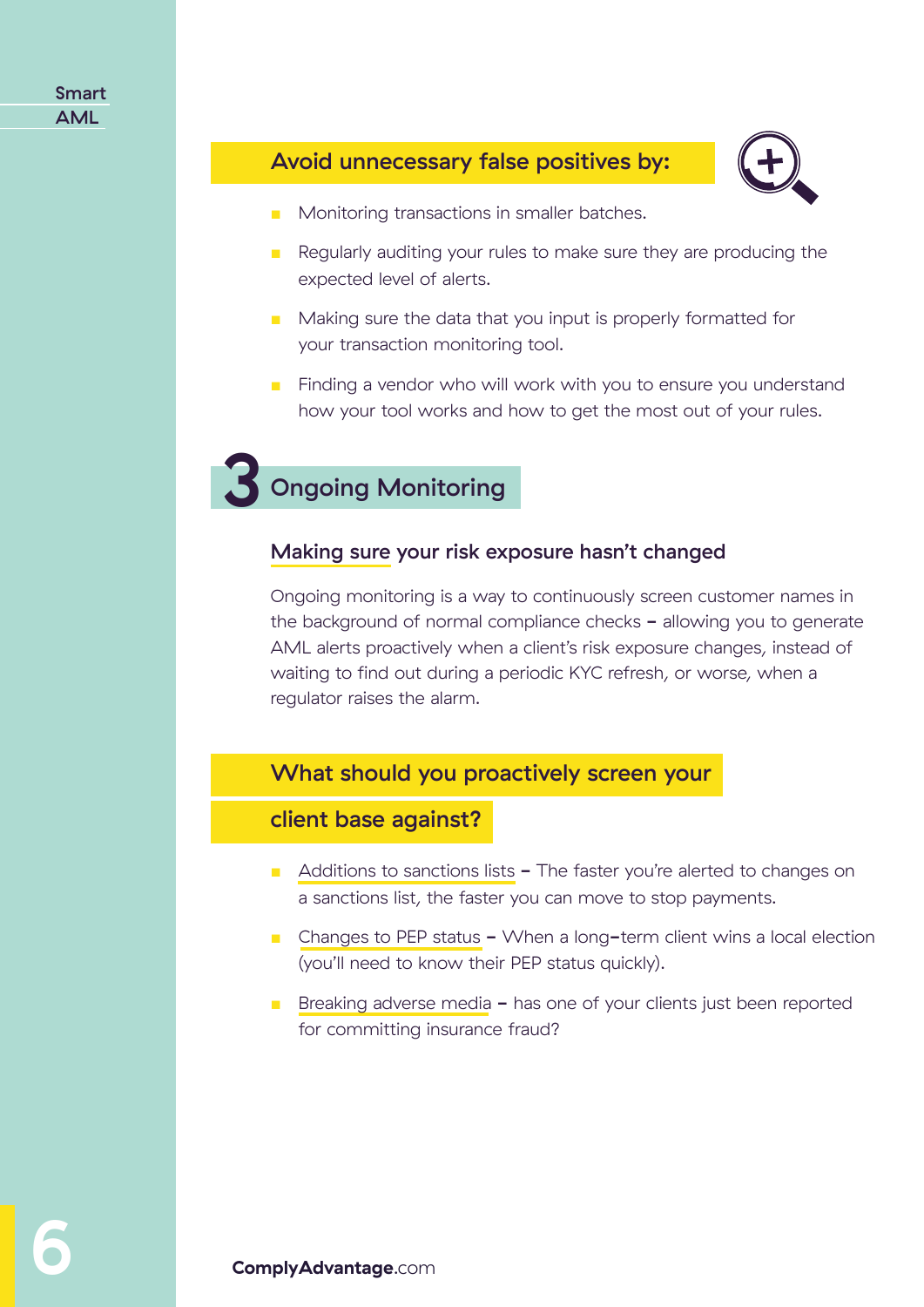

Ongoing monitoring is an opportunity to eliminate part of your periodic review process - knowing that you'll be alerted if new information emerges.

## 4 Remediation & Reporting

#### Clear the noise, report meaningful insights

- Having implemented a risk basedapproach, truly configured to your needs, your false positive rate will have been reduced. Applying the latest technology to remediation and reporting means that you can quickly cut through any remaining noise and derive meaningful insights.
- In-house contextual information will speed up decisioning. By selecting an AML tool that allows you to integrate with other platforms like your CRM will allow you to further streamline remediation. If an entity breaks a rule for doing business in a new country, it is good to know quickly if their KYC profile indicates they had plans to expand to new markets.

#### Reporting suspicious behavior

#### When looking for an AML screening tool, review the quality of the case management functionality:

- Will the tool generate a clear audit trail that will make it easier to report suspicious activity? In other words, does it place all necessary details at hand in a logical, easily accessible interface?
- Does the tool allow you to easily escalate alerts, giving you the option to add formattable comments and clearly convey queries to your team?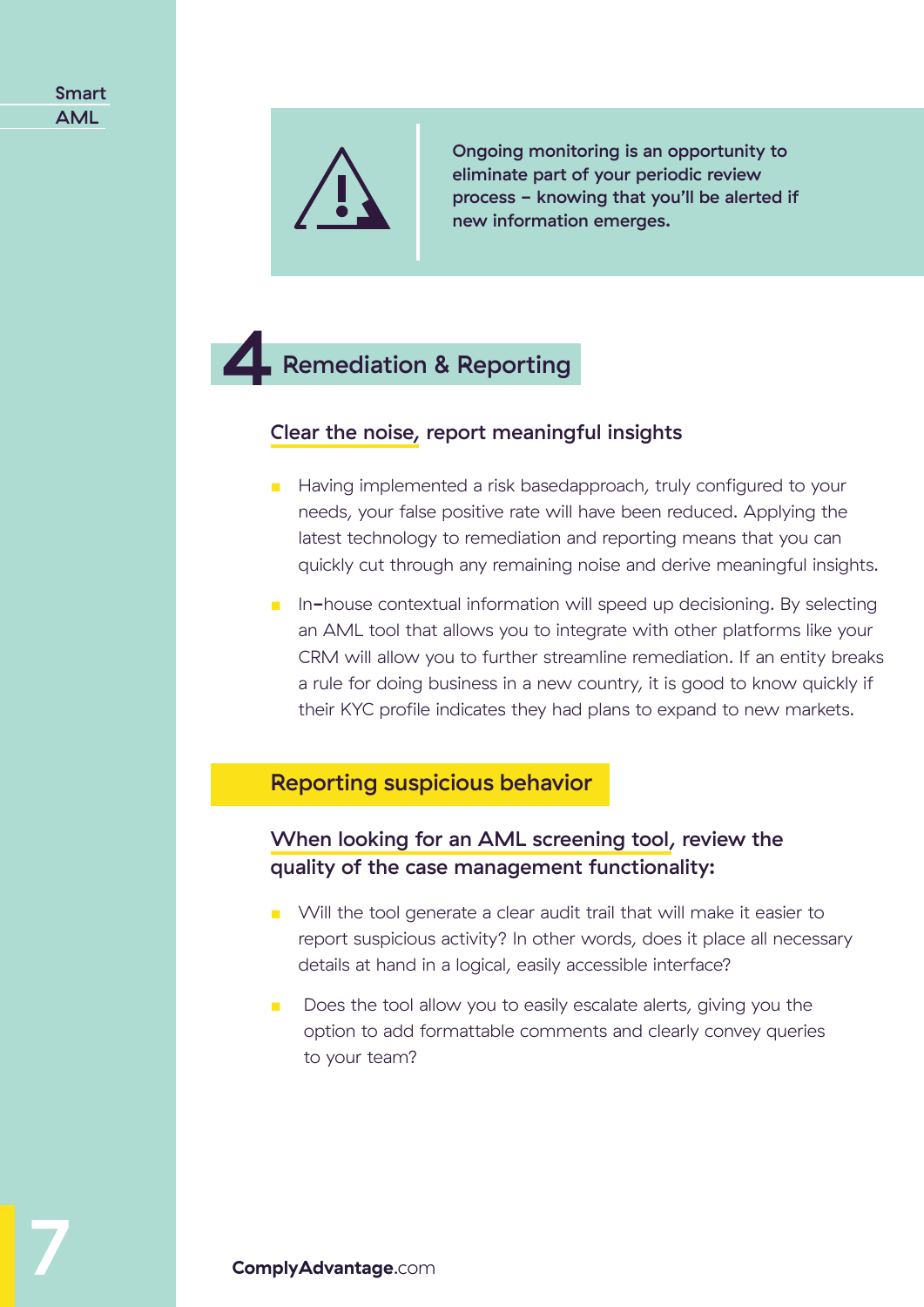# AML **Case Study**

**Cutting operational workload by** 70

A firm was using a manual screening process, with a match rate of 22%, to onboard newclients. Compliance officers were spending an average of 5 minutes remediating each alert, totalling 40 hours a week. By tailoring screening criteria to the risk of specific customersegments, the firm was able to reduce their remediation time to  $2-3$  hours a day  $-$  time saved to focus on growing the business.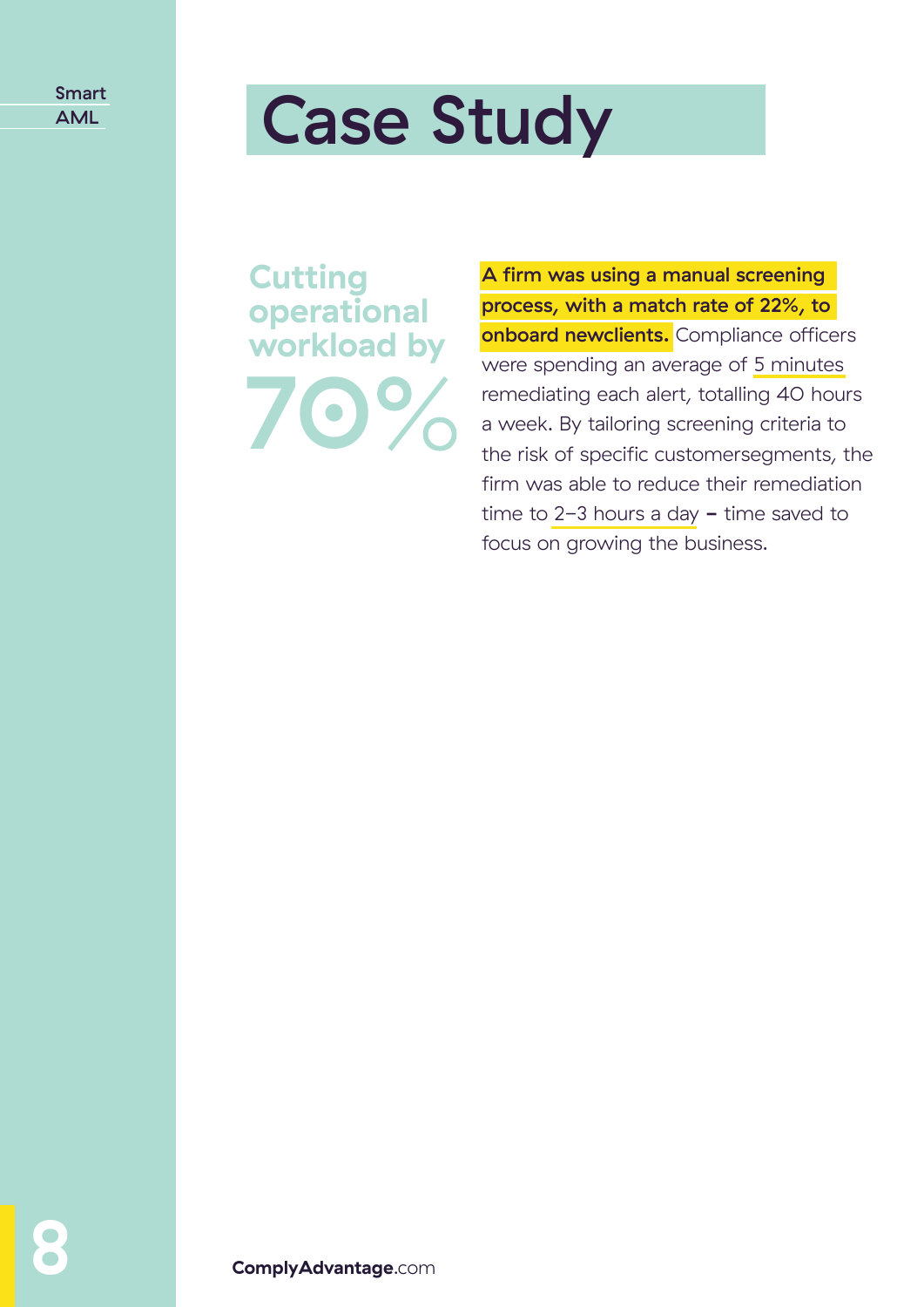| <b>Smart</b> |
|--------------|
| <b>AML</b>   |

# How can you measure the success of new technology?

#### Have you improved the onboarding process for new customers?



Onboarding time has been reduced

Straight through processing of payments has been optimized

Has your false positive rate been affected?



The false positive rate has decreased

The time taken to remediate false positives has decreased

Has your ability to spot true positives improved?



Meaningful alerts are brought to your attention faster

Customer segment outliers are easier to spot thanks to sophisticated rule configuration

Have you optimized your internal processes?



An implemented, fully risk-based approach has reduced unnecessary work



Compliance teams are working on alerts holistically making the most of their skills and resources